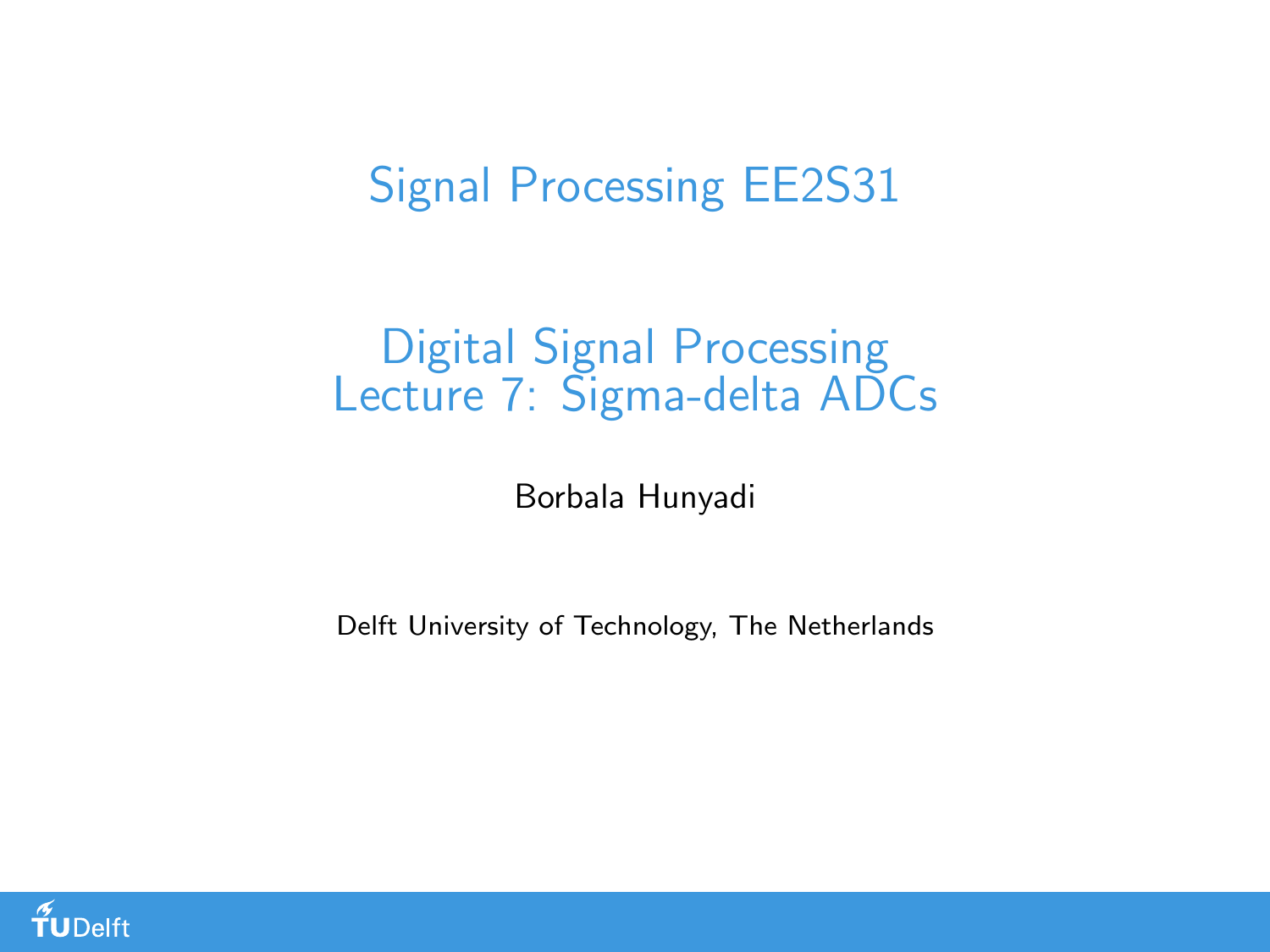### **Outline**

Strategies to improve A/D conversion

- Oversampling
- Differential quantization
- Discrete-time model of sigma-delta ADCs
- Noise shaping

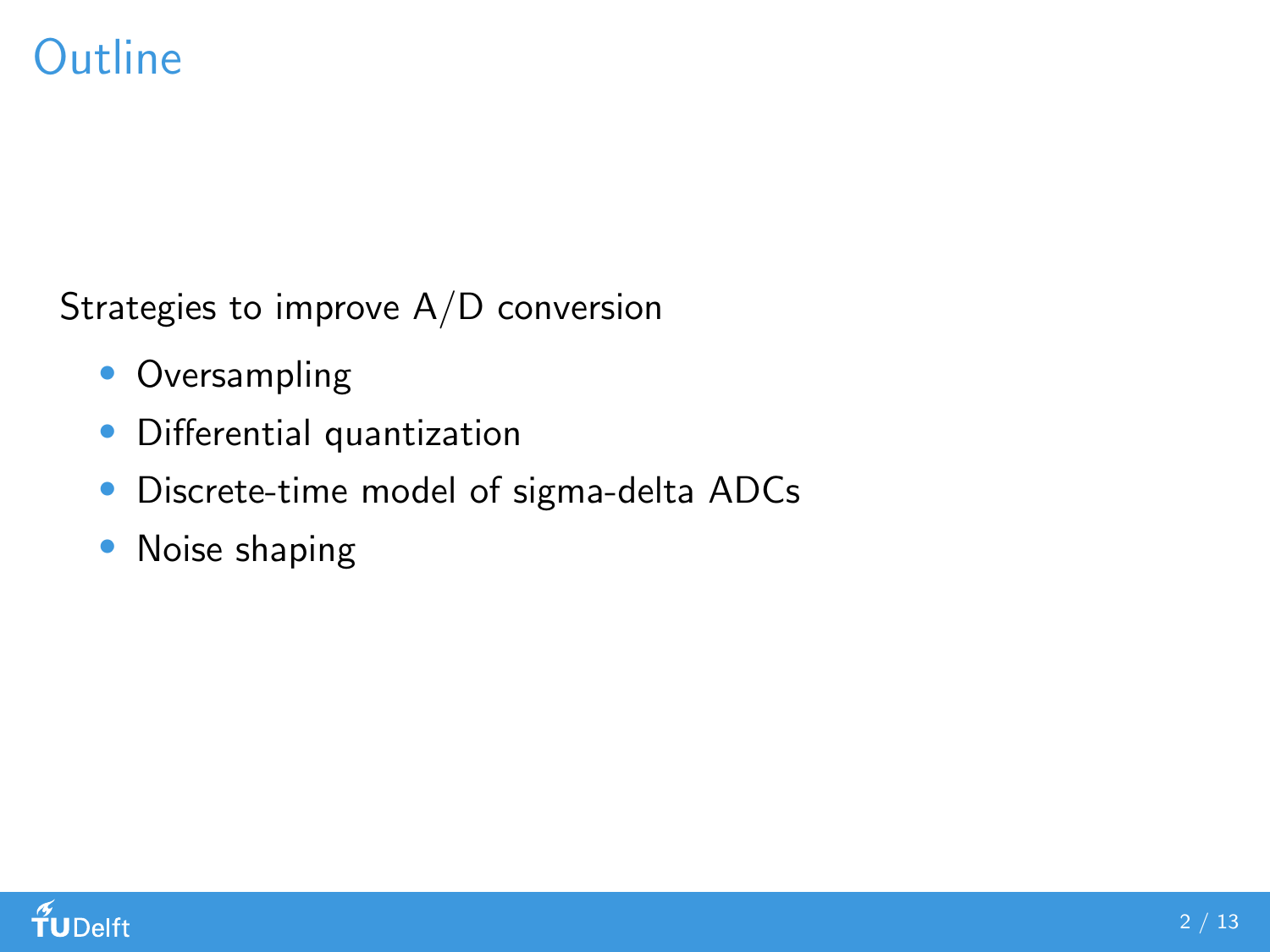Signal-to-quantization-noise ratio of the quantizer

$$
SQNR = 10 \log_{10} \frac{\sigma_x^2}{\sigma_z^2}
$$
, with  $\sigma_z^2 = \frac{\Delta^2}{12}$  and  $\Delta = \frac{R}{2^{B+1}}$ 

the range of the input (which is proportional to  $\sigma_{x}$ ) should match the range of the quantizer  $\Delta$ 

⇓

⇓

• according to formula,  $\sigma_z$  is proportional to  $\Delta$ 

• for a given B, 
$$
\sigma_z^2
$$
 is proportional to  $\sigma_x^2$ 

• reducing the variance of the input signal to the quantizer reduces the number of necessary bits

Strategies to improve SQNR:

- Differential quantization
- **Oversampling**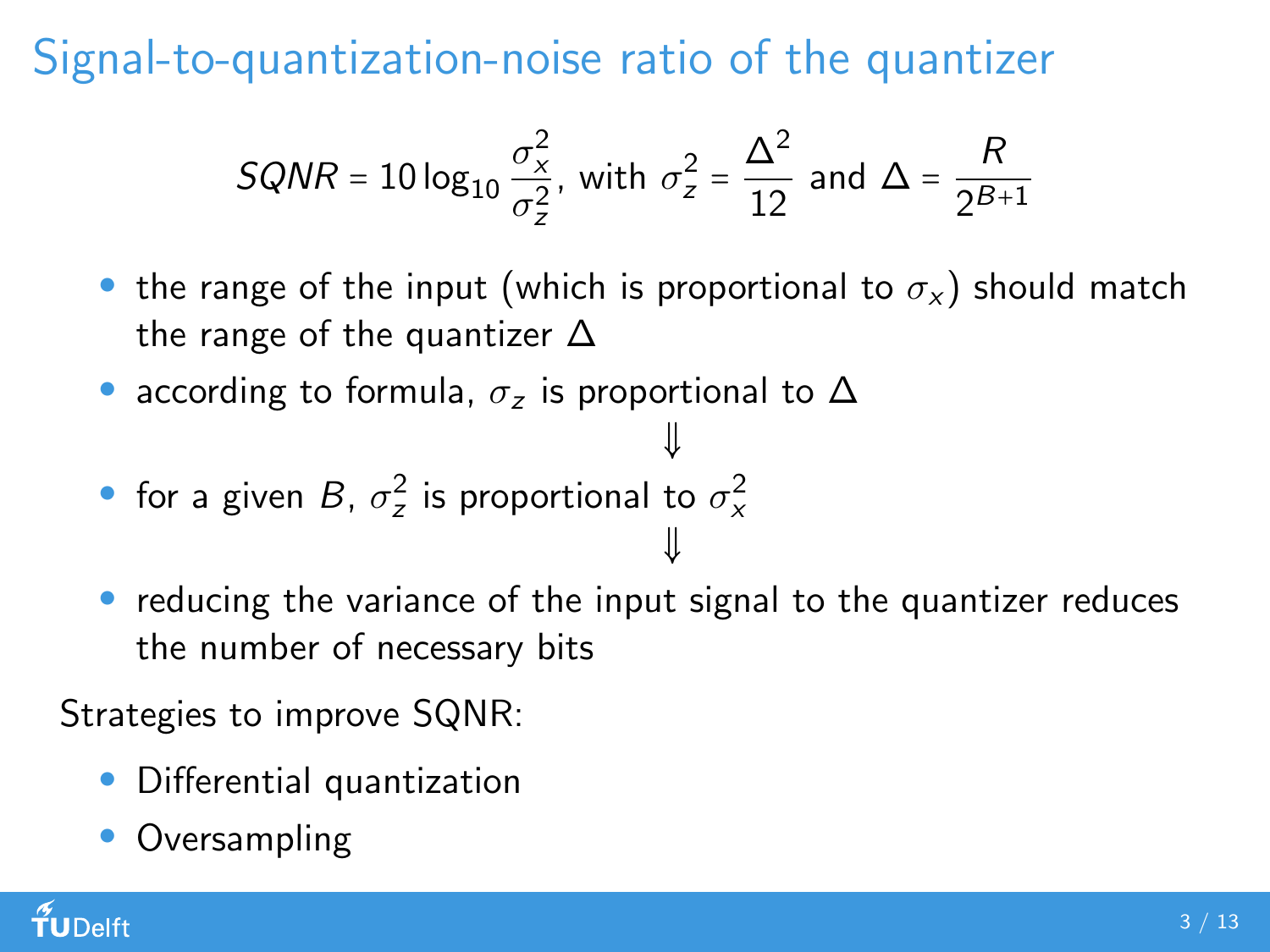### Differential quantization

Idea: to reduce the range of the input to the quantizer, let us quantize the differential signal!

$$
d[n] = x[n] - x[n-1]
$$

What is the variance of the differential signal?

$$
\sigma_d^2 = E\left[d^2[n]\right] = E\left[x[n] - x[n-1]\right]^2
$$
  
=  $E\left[x^2[n]\right] - 2E\left[x[n]x[n-1]\right] + E\left[x^2[n-1]\right] = ... =$   
=  $2\sigma_x^2[1 - r_x[1]]$ , with  $r_x[1] = R_x[1]/R_x[0]$ 

- we need to obtain high autocorrelation at lag 1:  $r_x(1)$ , which can be achieved by oversampling  $(=$ well above Nyquist)!
- Alternative: Prediction!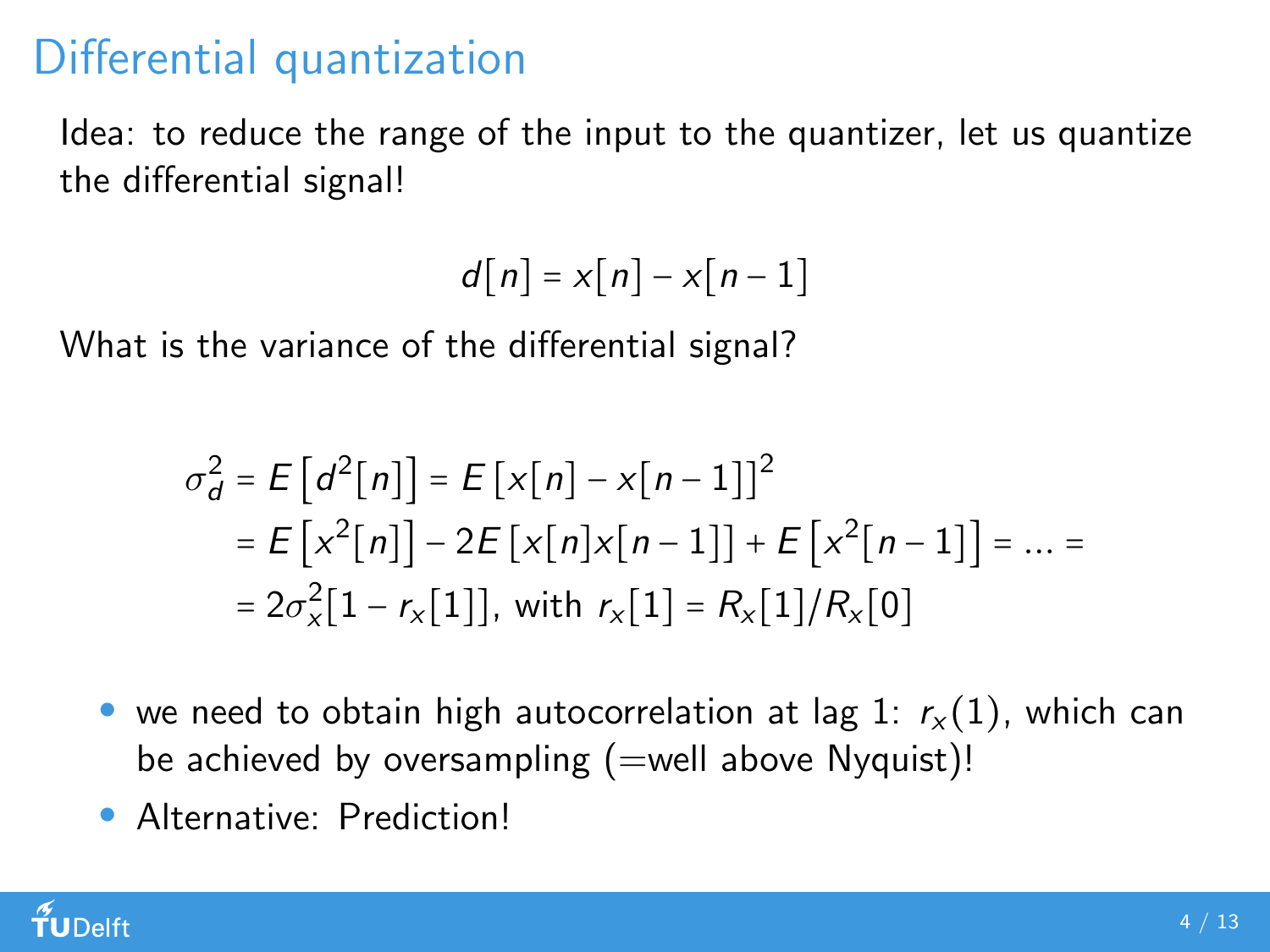### Differential predictive quantizer

Let us quantize:

$$
d(n) = x(n) - ax(n-1)
$$

What is the optimal choice of a?

$$
\sigma_d^2 = E[d^2[n]] = E[x[n] - ax[n-1]]^2
$$
  
=  $E[x^2[n]] - 2E[ax[n]x[n-1]] + E[a^2x^2[n-1]] =$   
=  $(1 + a^2)\sigma_x^2 - 2aR_x[1]$ 

How do I find the optimal value of a?

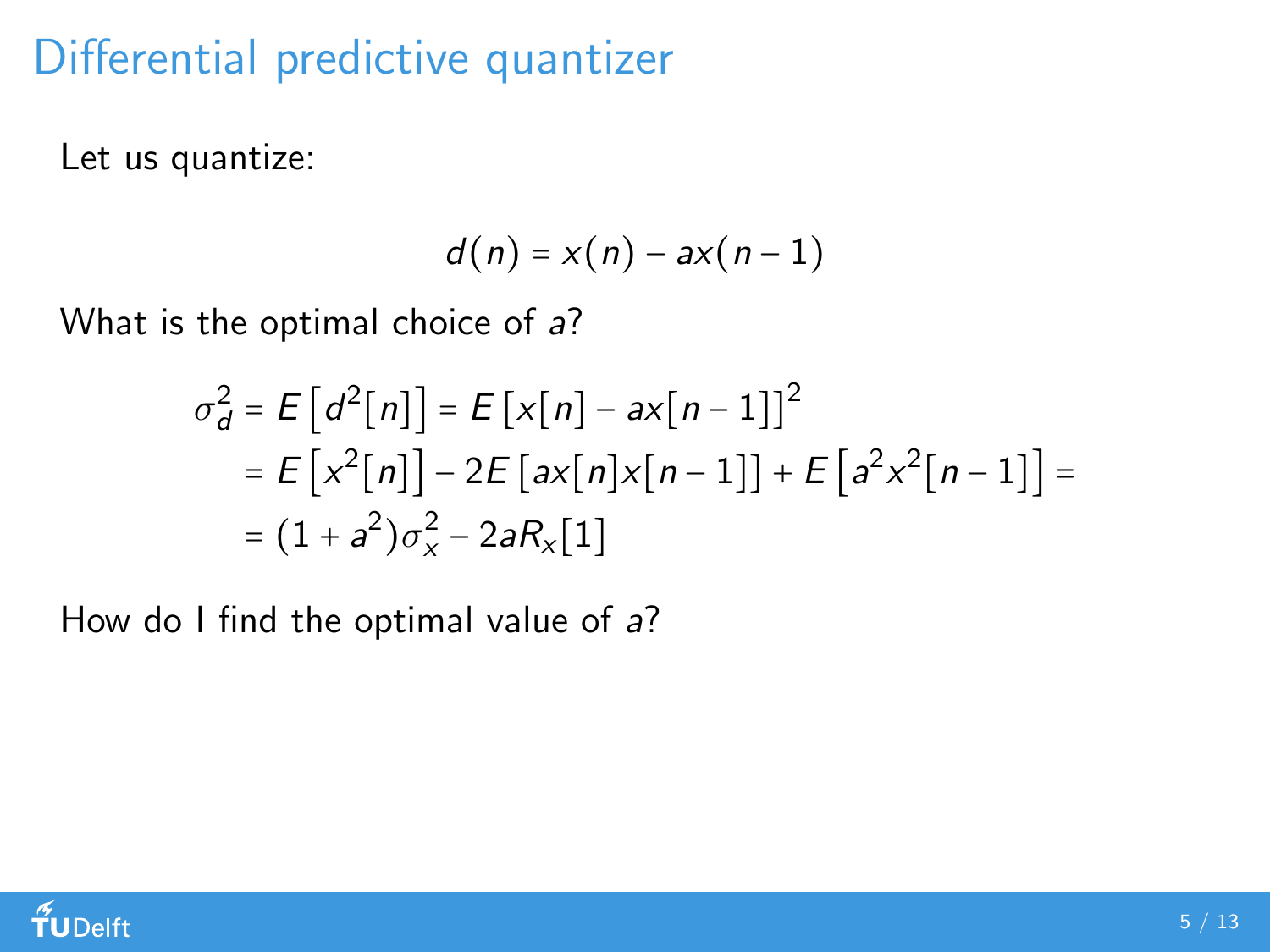### Differential predictive quantizer

Let us quantize:

$$
d(n) = x(n) - ax(n-1)
$$

What is the optimal choice of a?

$$
\sigma_d^2 = E[d^2[n]] = E[x[n] - ax[n-1]]^2
$$
  
=  $E[x^2[n]] - 2E[ax[n]x[n-1]] + E[a^2x^2[n-1]] =$   
=  $(1 + a^2)\sigma_x^2 - 2aR_x[1]$ 

How do I find the optimal value of a?

• setting the derivative of  $\sigma_d^2$  to 0 yields  $a = r_x(1)$ .

• then, by substituting back, we obtain  $\sigma_d^2 = \sigma_x^2(1 - r_x^2(1)) \leq \sigma_x^2$ As such, differental predictive quantization is always better!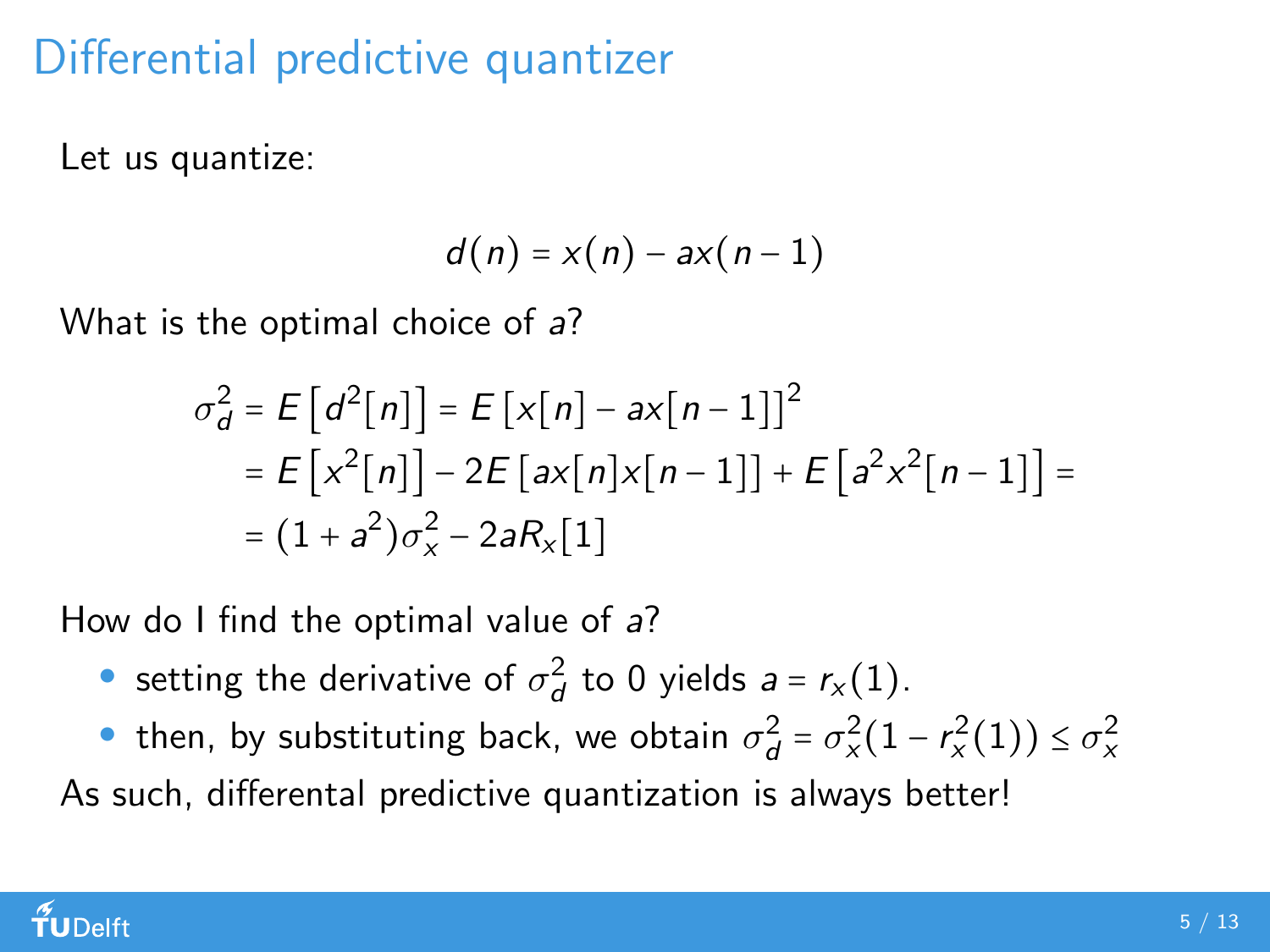### **Oversampling**

Recall that the spectrum of a sampled signal equals

$$
X(f) = F_s \sum_{k=-\infty}^{\infty} X_a(F + kF_s)
$$

The effect of quantizaion is an addition of white quantization noise with power  $\sigma_z^2$ .



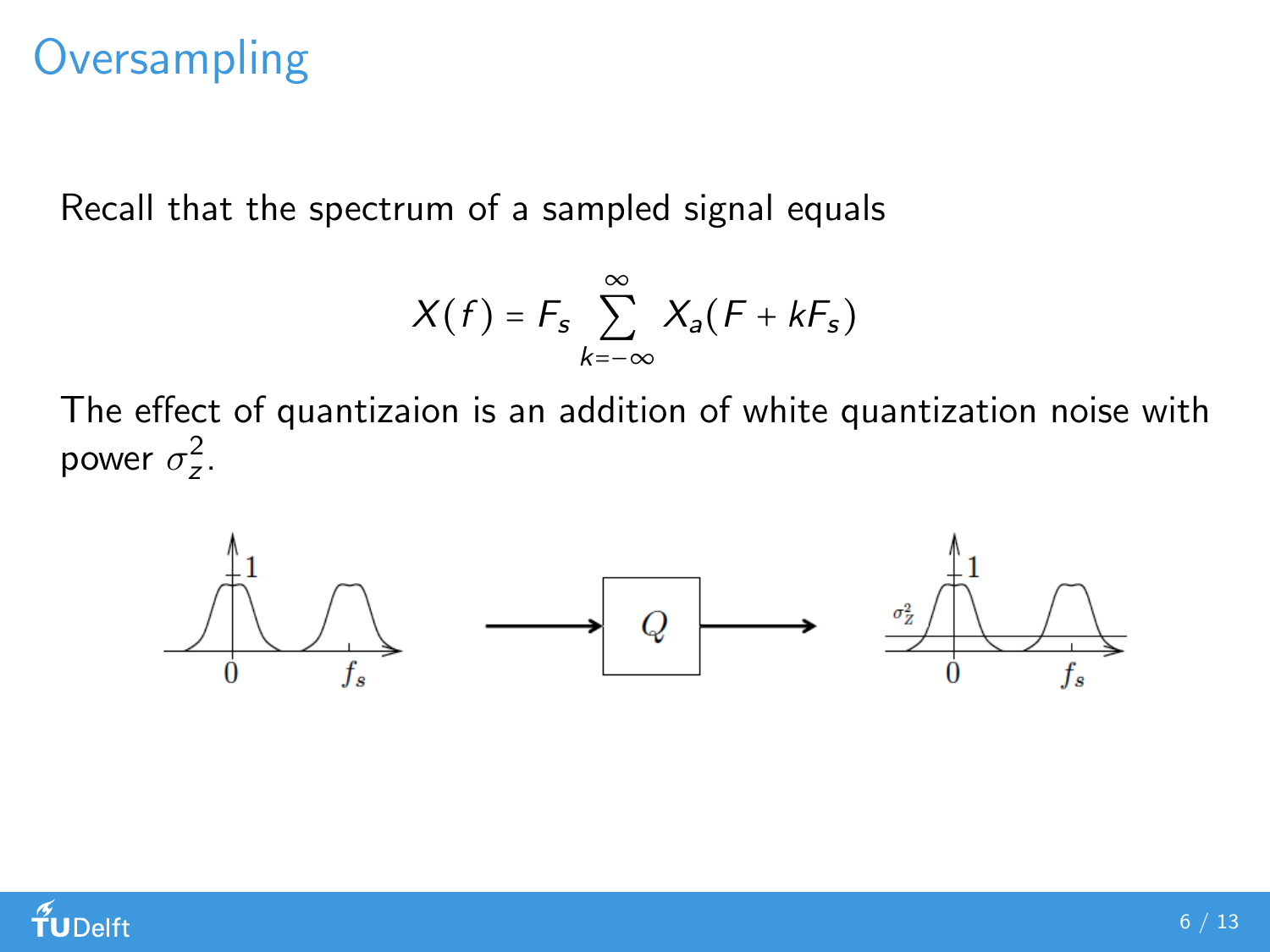# **Oversampling**

### What happens if we oversample?  $(f_s \ll f_{Nyquist})$



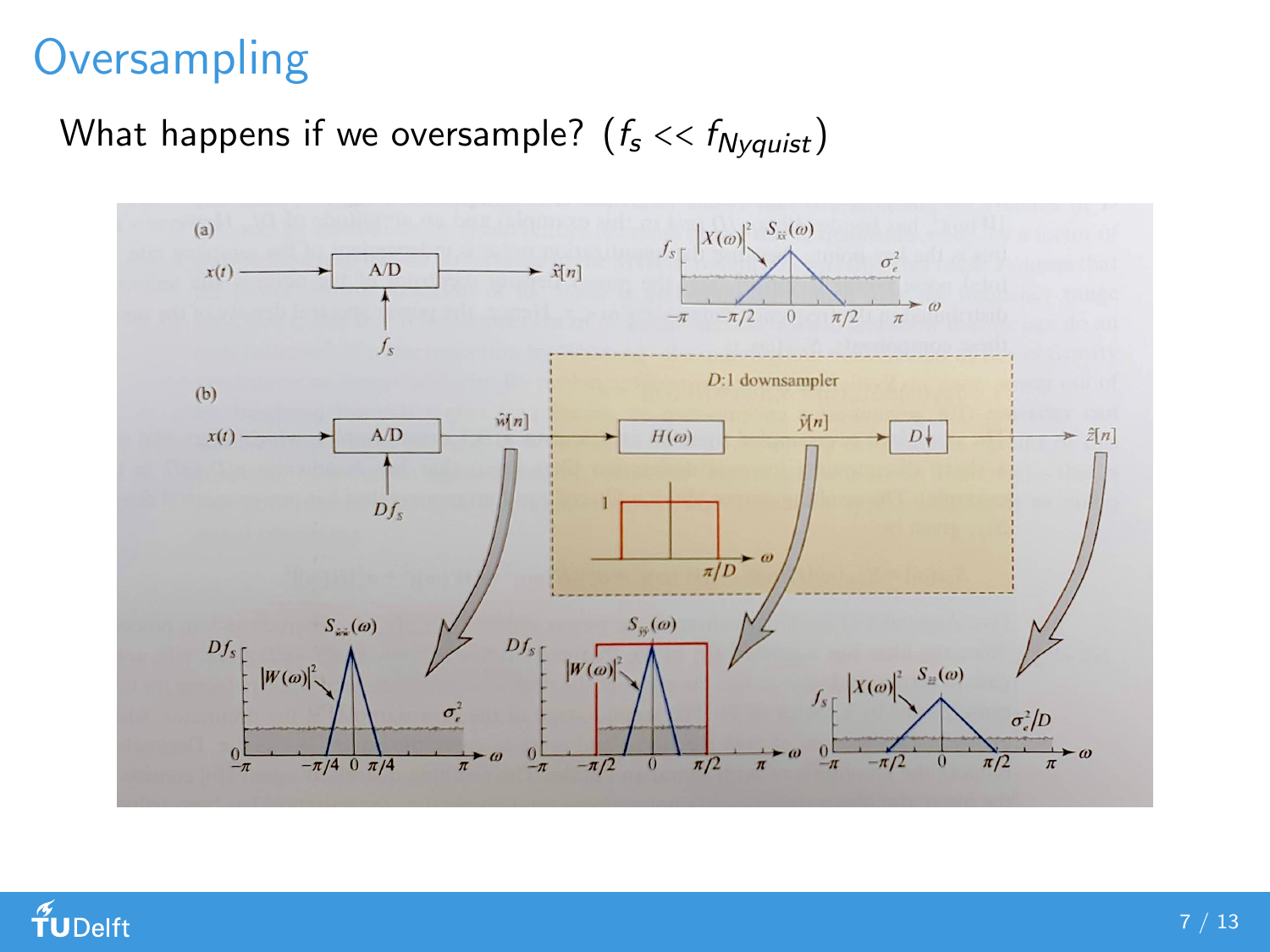# Sigma-delta modulator

Let us combine the two principles, i.e. differential quantization and oversampling!



- coder consists of the predictor and the quantizer
- predictor provides an estimate  $\hat{\chi}[n]$  of  $\chi[n]$  using its past sample(s) in case of a first (or higher order) predictor
- with  $a = 1$  the predictor is a simple accumulator
- quantizer quantizes the difference  $d[n] = x[n] \hat{x}[n]$
- oversampling allows the use of a 1-bit quantizer, providing a staircase approximation of the signal
- decoder reconstructs the signal from the differential quantized values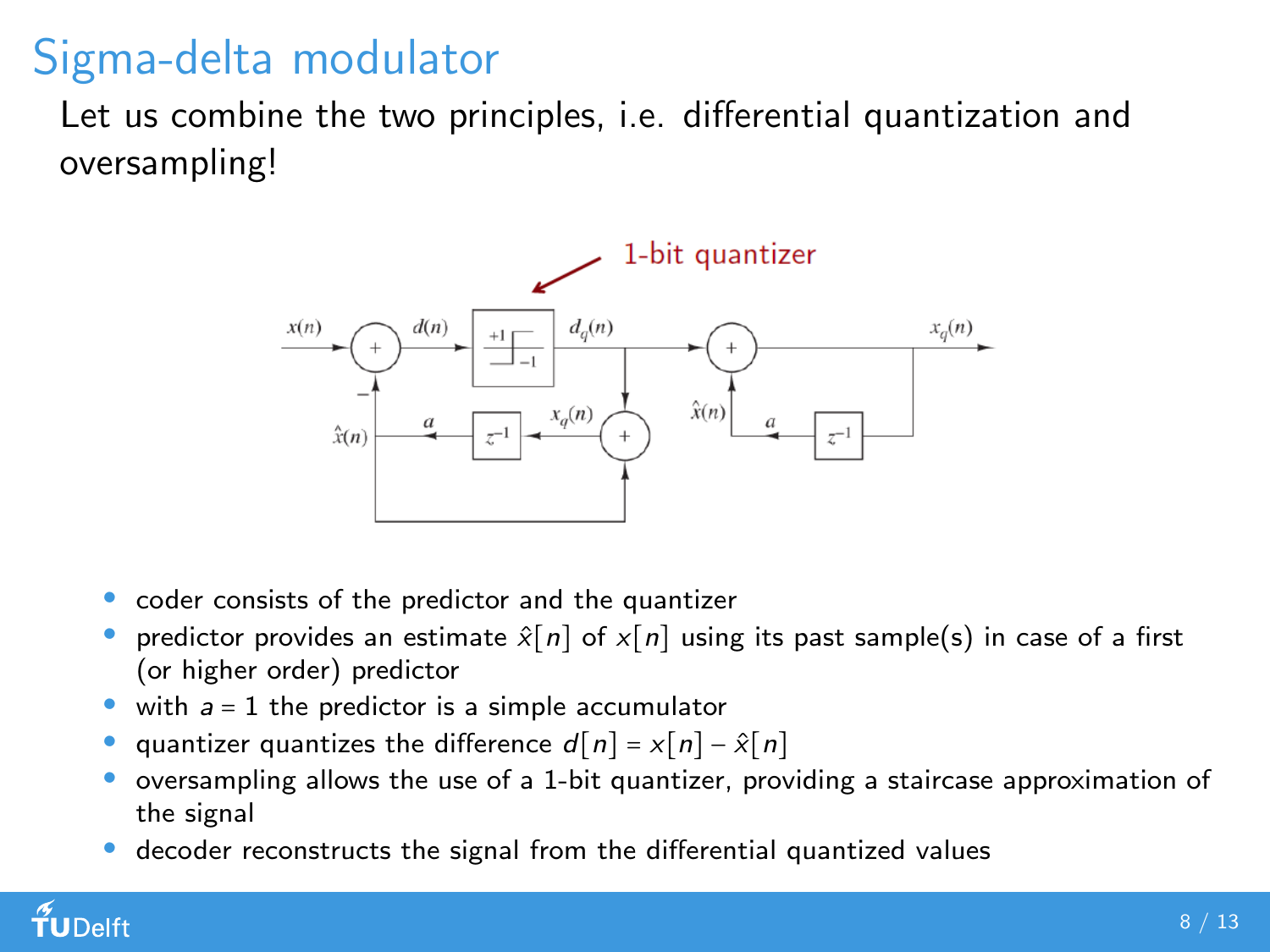# Sigma-delta modulator



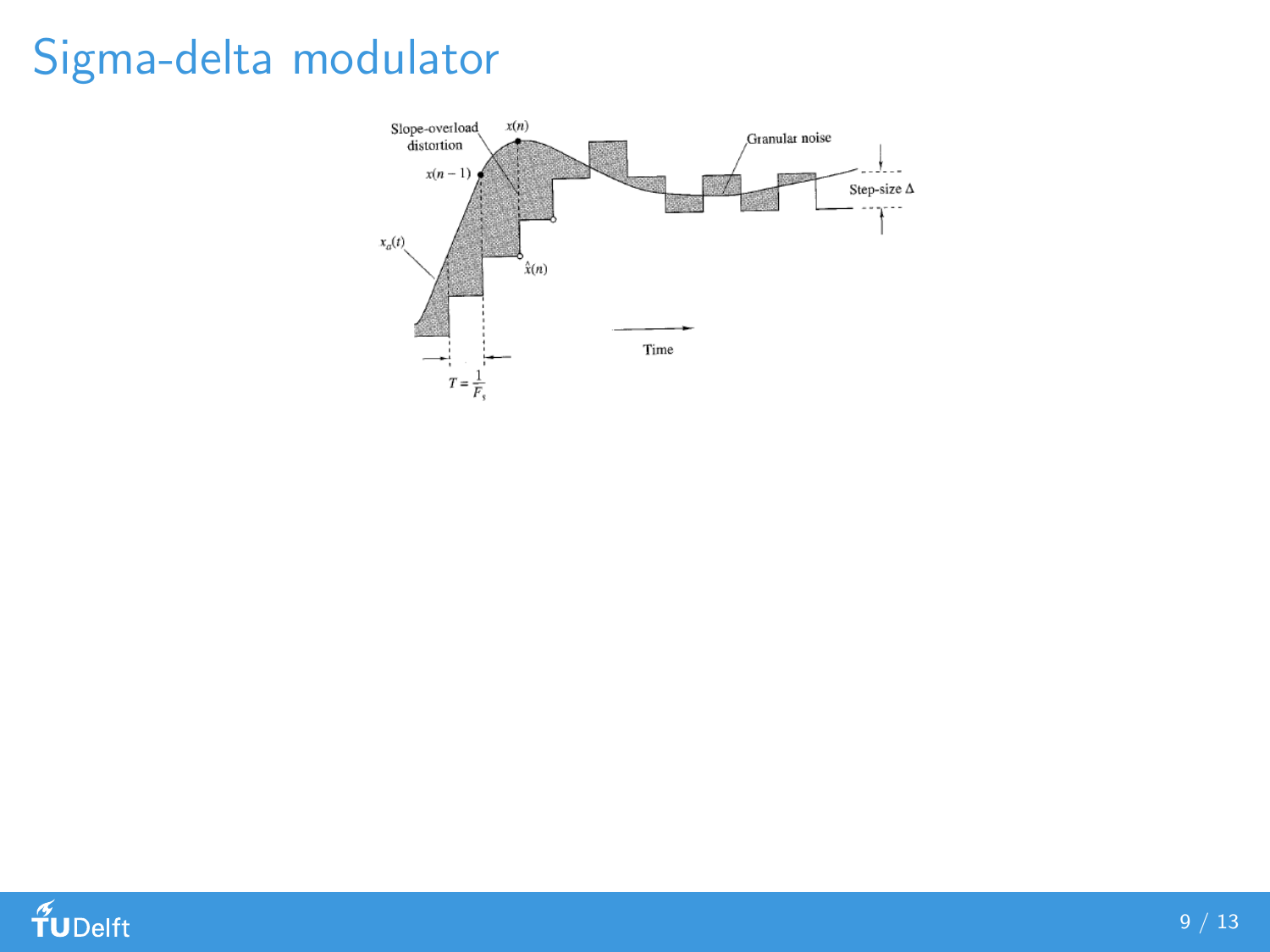# Sigma-delta modulator



To reduce distortion, we can introduce an integrator before the differential quantizer. Uniting the two integrators yields a simpler circuit, where a single intergrator (sigma) is followed by a differentiaror (delta).



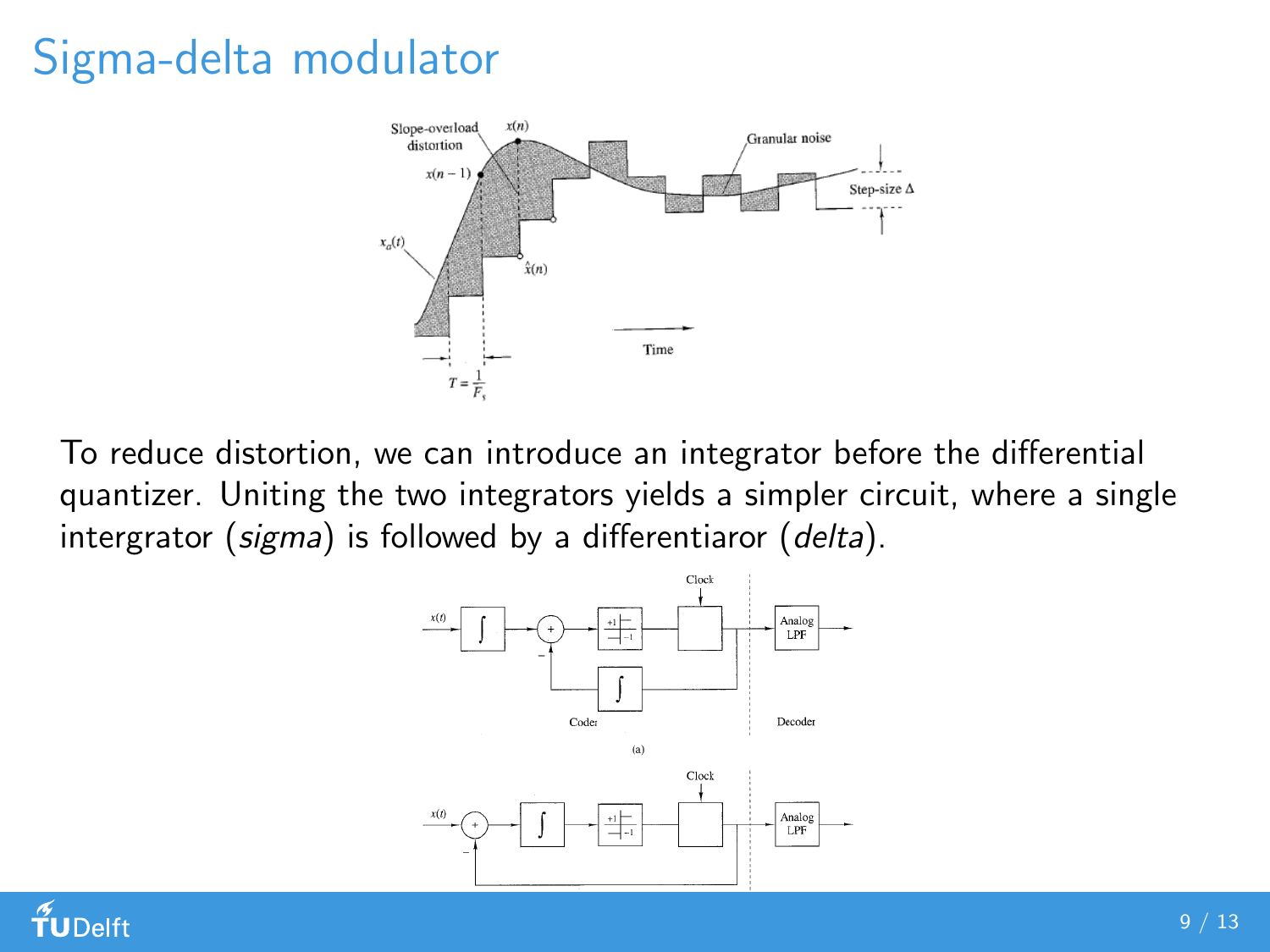Sigma-delta modulator: discrete model

Let us model the SDM as a discrete system: the integrator as  $H(z)$  and the quantizer as an additive white noise!



Figure 6.6.4 Discrete-time model of sigma-delta modulation

The z-transform of the sequence  $d_q(n)$  can be separated into a response to the signal and a response to noise:

$$
D_q(z) = \frac{H(z)}{1 + H(z)} X(z) + \frac{1}{1 + H(z)} E(z) =
$$
  
=  $H_s(z)X(z) + H_n(z)E(z)$ 

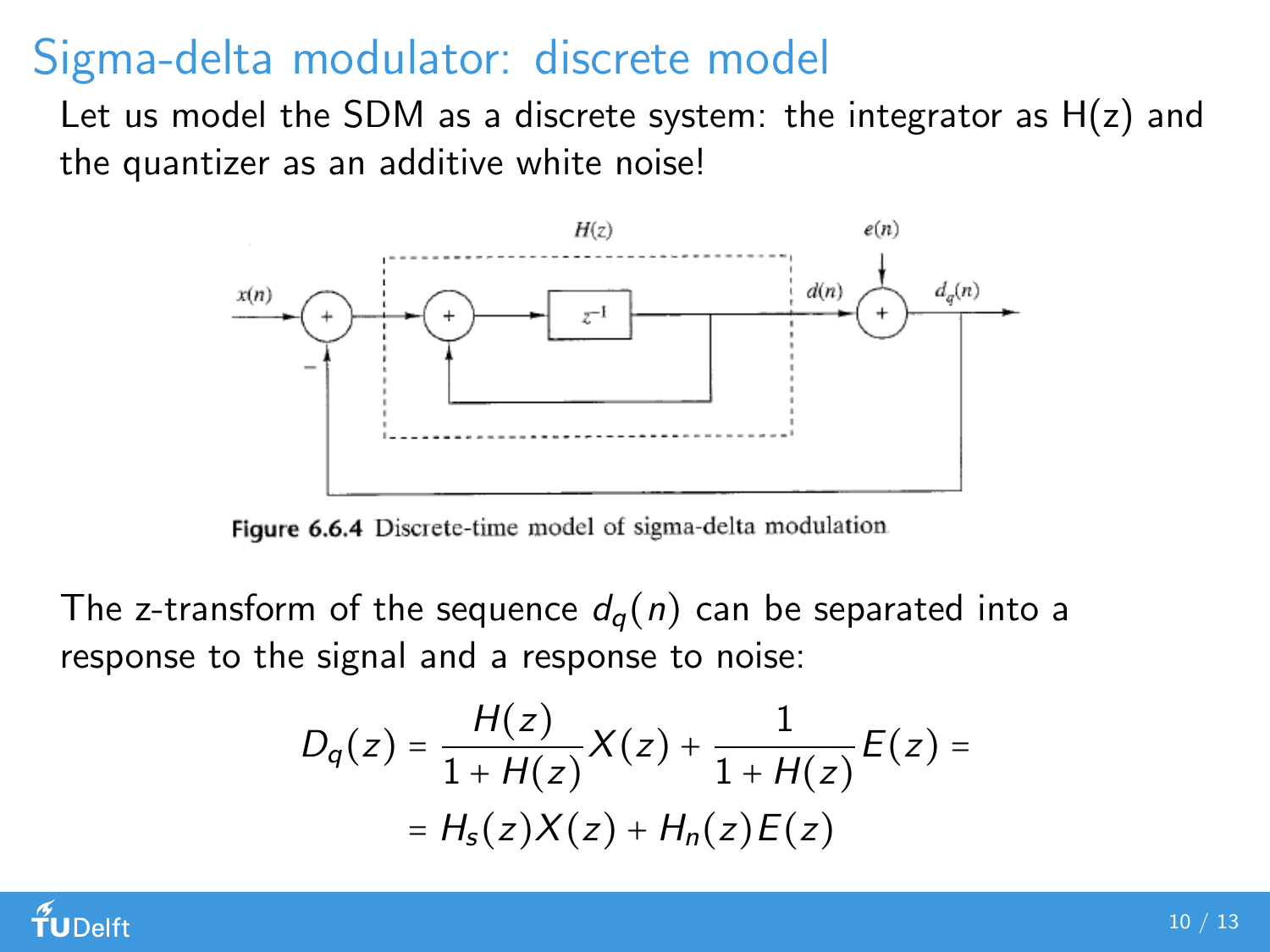### Noise shaping

Let us work out the previous formula for  $D_q(z)$ , with  $H(z) = \frac{z^{-1}}{1-z^{-1}}$  $1-z^{-1}$ 

$$
D_q(z) = \frac{H(z)}{1 + H(z)} X(z) + \frac{1}{1 + H(z)} E(z) = \dots
$$
  
=  $z^{-1} X(z) + (1 - z^{-1}) E(z)$ 

Therefore,

$$
|H_s(\omega)| = 1
$$
 and  $|H_e(\omega)| = 2|\sin(\omega/2)|$ 

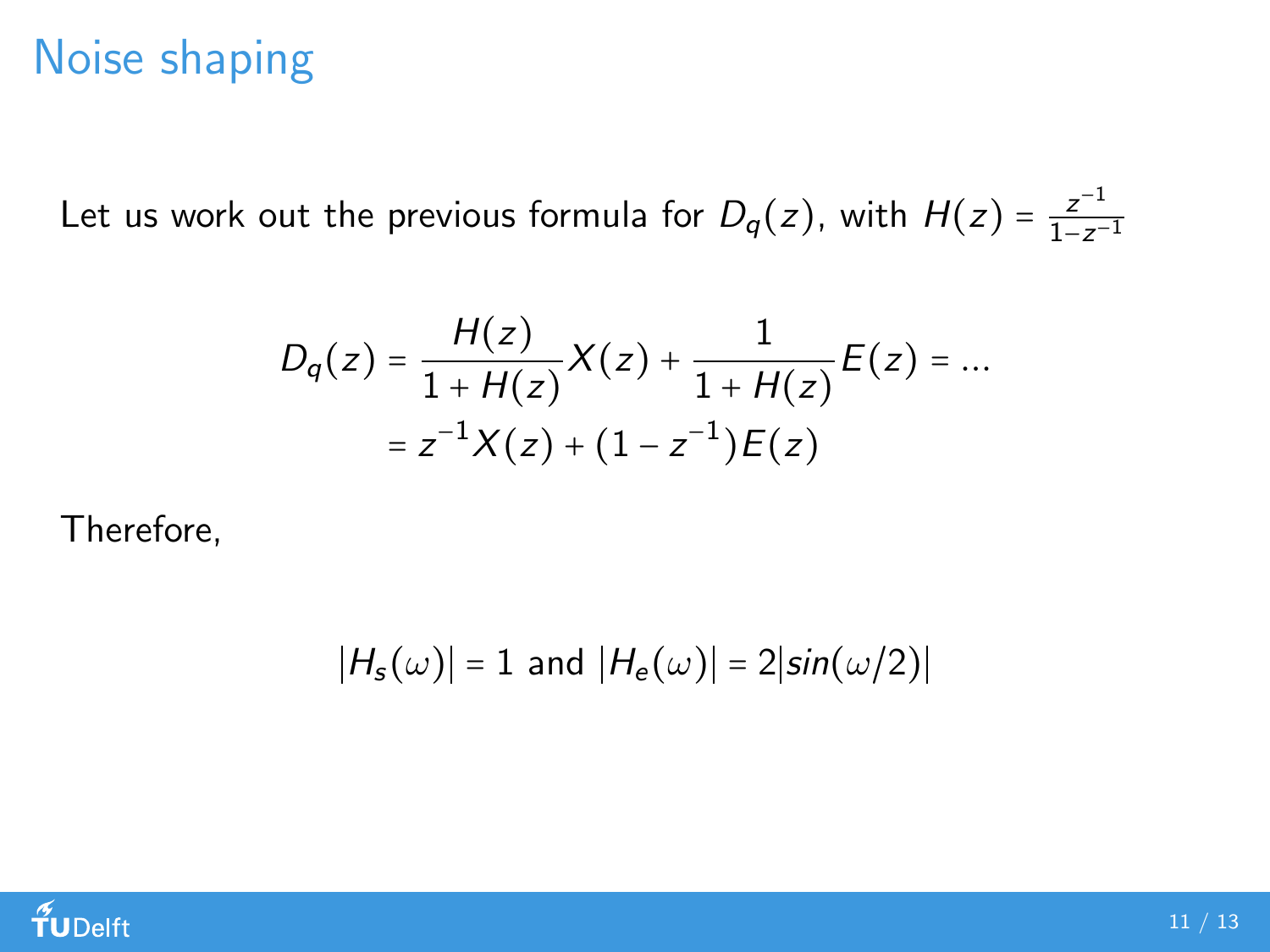# Noise-shaping



- In case of oversampling, signal is restricted to the lowest (normalized) frequencies, and noise power is spread over a relatively larger frequency band (over the full range between 0 and  $2\pi$ )
- The signal is not distorted by the system  $H_s$ .
- The noise is attenuated at low frequencies.
- Therefore, higher SNR can be achieved by oversampling (see exercise 6.20)